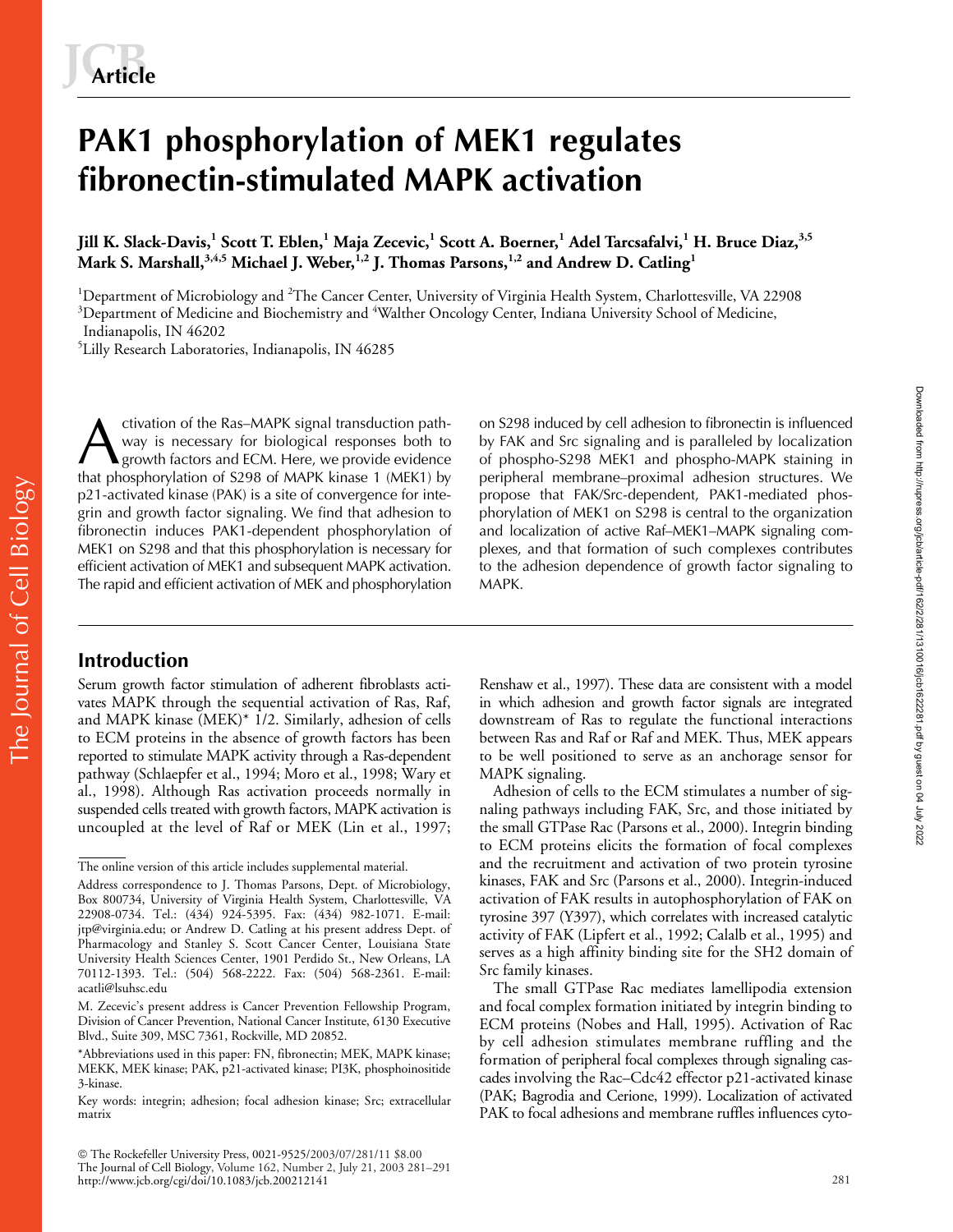Figure 1. **Adhesion stimulates MAPK and MEK phosphorylation.** REF52 cells were either continuously adherent (A) or suspended (S) and plated on FN for 5, 10, 20, or 40 min. Whole cell lysates were blotted with antiserum specific for (A) phosphorylated MAPK (p-MAPK; top) or ERK2 (bottom), or (B) MEK1 phosphorylated on S218/S222 (p-S218/222MEK1; top) or MEK1 (bottom). (C) REF52 cells were suspended for 1 h and plated on FN for 1 h before co-staining for p-MAPK (red) and paxillin (green). The arrows indicate focal complex-like structures containing p-MAPK; arrowheads indicate paxillincontaining focal adhesions. Bar,  $10 \mu m$ .



skeletal dynamics through phosphorylation of LIM (Edwards et al., 1999) and myosin light chain kinases (Sanders et al., 1999). Signals initiated by Rac activation also influence the Ras–MAPK pathway by synergizing with Raf to activate MAPK (Frost et al., 1997), possibly by sensitizing MEK1 to activation by Raf (Coles and Shaw, 2002). Recently, we demonstrated that Rac–PAK signaling can enhance the association of MEK1 and MAPK and that this pathway is required for the formation of MEK1–MAPK complexes and MAPK activation upon cellular adhesion (Eblen et al., 2002). Moreover, synergy between Rac and Raf promotes anchorage-independent growth of fibroblasts (Qiu et al., 1995).

Because the Ras–MEK–MAPK signal transduction pathway serves as a point of convergence for the regulation of proliferation and migration by growth factors and ECM proteins, we examined the adhesion-dependent activation of both MEK and MAPK. Here, we provide evidence that phosphorylation of MEK1 on S298 by PAK is one point at which these two signaling pathways converge. We show that adhesion to fibronectin (FN) induces PAK1 phosphorylation of MEK1 on S298 and that MEK1 S298 phosphorylation is necessary for efficient activation-specific phosphorylation of MEK1 and subsequent MAPK activation. Adhesion-dependent phosphorylation of MEK1 on S298 is dependent in part upon FAK/Src signaling, consistent with the localization of phospho-S298 MEK1 and phospho-MAPK staining in peripheral membrane–proximal adhesion structures. Moreover, synergistic activation of MEK1 by growth factors and cell adhesion is diminished in cells expressing an MEK1 S298A mutant. We propose that FAK/ Src-dependent PAK phosphorylation of MEK1 on S298 is central to the organization and localization of active Raf– MEK1–MAPK signaling complexes and that formation of such complexes underlies the observed adhesion dependence of growth factor signaling to MAPK.

## **Results**

The Journal of Cell Biology

The Journal of Cell Biology

## **Adhesion-dependent activation of MAPK**

Cell adhesion to FN in the absence of growth factors activates both PAK1 and MAPK (Figs. 1 A and 8 B; Aplin et al., 1999; Bagrodia and Cerione, 1999). Suspension of REF52 cells for 1 h in serum-free media greatly reduced phosphorylation of MAPK on the activating sites (i.e., T183/Y185 of ERK2) (Fig. 1, A and B). Replating suspended cells on FN stimulated both MEK activation site phosphorylation (S218/S222) and MAPK phosphorylation within 10 min, with maximal MEK phosphorylation on the activating sites occurring between 5 and 10 min (Fig. 1, A and B). To determine the localization of this active pool of MAPK, REF52 cells suspended for 1 h in serum-free media were replated on FN for 1 h in the absence of serum. Immunostaining with an antibody to the phosphorylated form of MAPK revealed phospho-MAPK colocalized with paxillin in well-defined adhesions (Fig. 1 C, arrowhead). In addition, prominent MAPK staining in peripheral structures resembling Racinduced focal complexes was observed. These structures were distinguished from focal adhesions in that they did not contain significant levels of paxillin staining (Fig. 1 C, arrow). Cells spreading for shorter periods of time showed poorly organized phospho-MAPK staining (unpublished data).

The localization of phosphorylated MAPK in structures resembling Rac-induced focal complexes prompted the examination of the role of Rac and its effector PAK in adhesion-dependent MAPK regulation. As previously reported, Rac signaling to PAK synergizes with Raf to regulate MAPK activity (Frost et al., 1997). In addition, PAK has been reported to phosphorylate MEK1 on S298 in vitro (Coles and Shaw, 2002). To examine PAK phosphorylation of MEK1, an antiphosphopeptide antiserum specific for phosphorylated S298 in MEK1 (p-S298 MEK1) was generated (see Materials and methods). Recombinant group I PAK proteins (PAK1, 2, and 3) stimulated phosphorylation of kinase-defective MEK1 on a site specifically recognized by anti–p-S298 MEK1 (Fig. 2 A, not depicted). Recognition of phosphorylated MEK1 was abolished by preincubation of anti–p-S298 MEK1 with the immunizing phosphopeptide, but not with the corresponding nonphosphopeptide (unpublished data). In addition, anti–p-S298 MEK1 failed to recognize MEK1 containing an alanine substitution at position 298 (S298A; Fig. 2 B). Immunoblotting with anti– p-S298 MEK1 revealed the loss of MEK1 S298 phosphorylation in cells suspended in serum-free media (Fig. 3 A). Replating on FN (Fig. 3 A), laminin, or vitronectin (not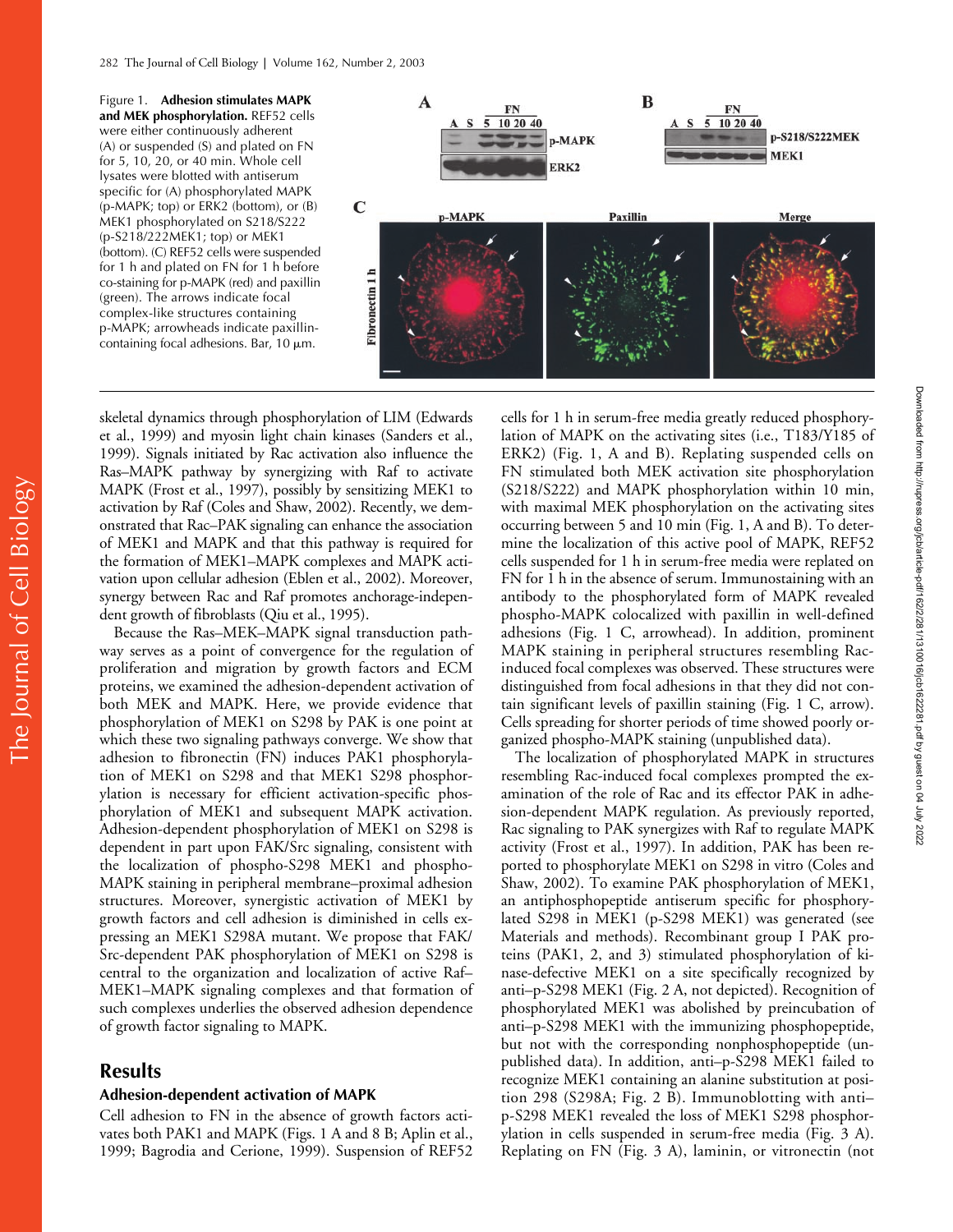

Figure 2. **PAK directs MEK1 S298 phosphorylation in vitro.** (A) In vitro kinase assays were performed using recombinant MEK1 and recombinant PAK3 as described in Materials and methods. (B) REF52 cells were transfected with HA-tagged wild-type MEK1 or HA-MEK1 S298A, suspended for 1 h and allowed to adhere to FN for 10 min. Anti-HA immunoprecipitates were analyzed and blotted with p-S298MEK1 (top) or MEK1 (bottom).

depicted) led to a rapid increase in MEK1 S298 phosphorylation (within 5 min), which was maintained throughout the course of the assay and equivalent to levels observed in continuously adherent cells. As shown in Fig. 3 B, anti– p-S298 MEK1 selectively identified endogenous phosphorylated MEK1, but not MEK2, immunoprecipitated from cells. Although MEK2 contains a site equivalent to S298, it does not appear to be a substrate for phosphorylation by PAK (Frost et al., 1997). Finally, adhesion-dependent MEK1 S298 phosphorylation was observed in many cell lines including WI38, mouse embryo fibroblasts, CCL39, COS-1, LNCaP, and MCF7 (unpublished data), indicating the generality of MEK1 S298 phosphorylation.

Because activated PAK is located in peripheral membrane ruffles (Sells et al., 2000), we examined the localization of

The Journal of Cell Biology

The Journal of Cell Biology

p-S298 MEK1 in REF52 cells spreading on FN for 10 min. Immunostaining revealed localization of p-S298 MEK1 in peripheral complexes coincident with paxillin staining (Fig. 3 C) as well as in a poorly defined perinuclear compartment (not depicted). After the cells spread for 60 min, paxillin staining became more organized and localized to focal adhesions, whereas anti–p-S298 MEK1 staining appeared diffused with little detectable staining of paxillin-containing focal adhesions. Together, these observations indicate that MEK1 S298 phosphorylation is induced early upon FN adhesion and p-S298 MEK1 is localized in peripheral focal complexes.

## **PAK regulates adhesion-dependent phosphorylation of MEK1 on S298 and subsequent MEK1 activation**

To examine whether PAK regulates adhesion-dependent MEK1 S298 phosphorylation in vivo, COS-1 or REF52 cells expressing kinase-defective PAK1 (or vector control) together with HA-tagged wild-type MEK1 were placed in suspension and replated on FN for the indicated times and S298 phosphorylation was assessed by Western blotting. Expression of kinase-defective PAK1 significantly reduced FNstimulated S298 phosphorylation of exogenously expressed MEK1 (Fig. 4 A, not depicted), indicating that PAK activation is necessary for adhesion-dependent MEK1 S298 phosphorylation. To determine if PAK activity is sufficient to mediate MEK1 S298 phosphorylation in vivo, MEK1 S298 phosphorylation was examined in cells overexpressing activated PAK (T423E). REF52 cells expressing activated PAK together with wild-type MEK1 exhibited elevated MEK1 S298 phosphorylation whether in suspension or plated on FN (Fig. 4 B). Lastly, endogenous PAK1 immunoprecipi-



Figure 3. **MEK1 S298 phosphorylation is regulated by cell adhesion.** (A) REF52 cells were treated as described in Fig. 1. Whole cell lysates were blotted with antiserum specific for phospho-S298 MEK1 (p-S298MEK1; top) or MEK1 (bottom). (B) REF52 cells were suspended (S) and replated on FN for 10, 20, or 40 min. Anti-MEK1 or anti-MEK2 antiserum was used to immunoprecipitate endogenous proteins, which were subsequently blotted with anti– p-S298MEK1 or anti-MEK1/2. (C) REF52 cells were suspended and plated on FN for 10 min or 1 h before co-staining for p-S298MEK1 (red) and paxillin (green). The intense staining in the center of the cell represents perinuclear staining that was over-exposed to visualize peripheral structures. Bars, 10 µm.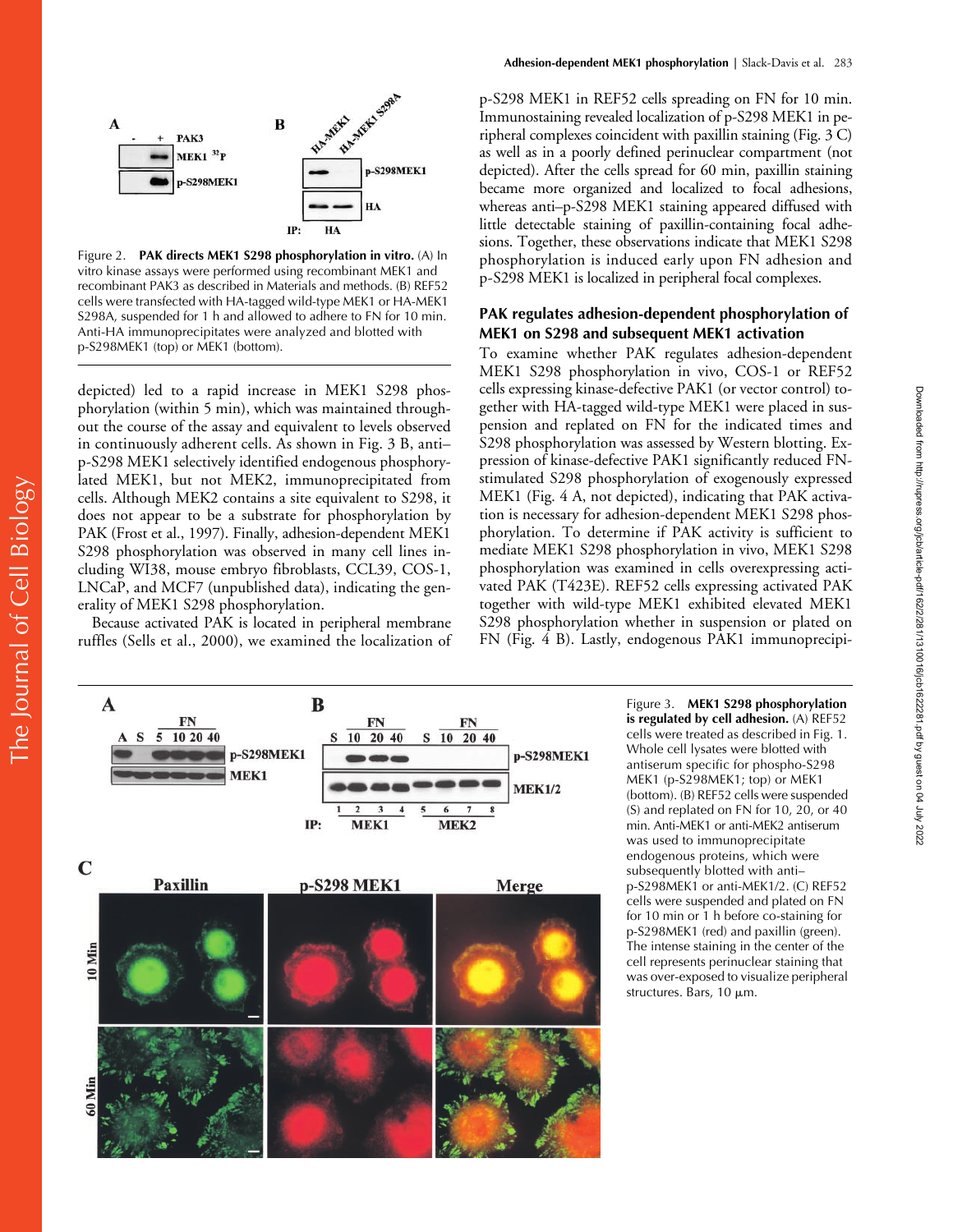

Figure 4. **PAK regulates adhesion-dependent MEK1 S298 phosphorylation.** (A) COS-1 cells were transfected with myc-tagged kinase-defective PAK1 (Myc-PAK1-KR) or empty vector control together with HA-tagged MEK1. Cells were suspended (S) or plated on FN for 10, 20, or 30 min. Immunoprecipitates were formed using HA antiserum and blotted for p-S298MEK1 or MEK1. PAK1 expression was determined from whole cell lysates of transfected cells by immunoblotting with Myc antiserum. (B) REF52 cells were transiently cotransfected with HA-MEK1 together with myc-PAK1 T423E or the appropriate empty vector. Cells were suspended for 90 min (S) and allowed to adhere to FN-coated dishes for 20 min (FN). Anti-HA immunoprecipitates were formed and blotted with HA antiserum (middle), and subsequently with anti-pS298MEK1 (top). Western blotting of lysates with anti-myc antiserum confirmed expression of activated PAK1 (bottom).

tated from REF52 cells was activated by adhesion to FN (see Fig. 8 B), whereas endogenous PAK2 and 4 were not (not depicted). Together, these data indicate that PAK1 activity is both necessary and sufficient to stimulate MEK1 S298 phosphorylation and that PAK1-mediated phosphorylation of MEK1 on S298 is regulated by cell adhesion.

MEK1 containing an S298A mutation was reported to bind less efficiently to Raf than wild-type MEK1 indicating that MEK1 S298 phosphorylation regulates the interaction of MEK1 with its upstream activator (Frost et al., 1997). To examine the requirement for S298 phosphorylation on FNstimulated MEK1 activation, cells expressing HA-tagged MEK1 variants containing T292A, S298A, or T292A/ S298A mutations were placed in suspension or plated on FN for 20 min. The MEK1 variants were immunoprecipitated and blotted for p-S218/S222 MEK as an indicator of MEK activation. Phosphorylation of S218/S222 was stimulated by FN in cells expressing both wild-type MEK1 and MEK1 T292A, but not in cells expressing MEK1 S298A or MEK1 T292A/S298A (Fig. 5). Thus, MEK1 S298 is necessary for efficient activation of MEK1 during adhesion.

#### **FAK signaling regulates phosphorylation of MEK1**

FAK and Src regulate a well-defined pathway that becomes activated after integrin engagement (Parsons et al., 2000). In addition, FAK/Src signaling has been shown to play a role in FN-stimulated MAPK activation (Schlaepfer and Hunter, 1996; Schlaepfer et al., 1994). We examined the role of this pathway in regulating MEK1 S298 phosphorylation using FAK-deficient cells or PP2, an inhibitor of Src family ki-



Figure 5. **Phosphorylation of MEK1 on S298 regulates MEK1 activation.** REF52 cells were transiently transfected with HA-MEK1, HA-MEK1 T292A, HA-MEK1 S298A, or HA-MEK1 T292A/S298A. Cells were suspended for 90 min (S) and plated on FN for 20 min (FN). Anti-HA immunoprecipitates were formed and blotted with anti-p-S218/S222MEK1 (top), anti-pS298MEK1 (middle), or anti-HA antiserum (bottom).

nases. FAK-null fibroblasts or controls from wild-type littermates were placed in suspension for 1 h and stimulated to spread on FN for the indicated times (Fig. 6 A). Western blot analysis of whole cell lysates using anti–p-S298 MEK1 demonstrated decreased levels ( $\sim$ 70% wild-type levels determined by densitometry) and delayed time course of MEK1 S298 phosphorylation in FAK-null cells compared with FAK-expressing wild-type fibroblasts (Fig. 6 A). Similarly, decreasing FAK protein levels in REF52 cells using siRNAs



Figure 6. **FAK signaling regulates MEK1 S298 phosphorylation.**  (A) FAK-null fibroblasts or cells from wild-type littermate controls were suspended (S), plated on FN for 5, 15, or 45 min, or remained adherent (A). Whole cell lysates were blotted with p-S298MEK1, MEK1, p-MAPK, or ERK2 antisera. (B) FAK-null fibroblasts transfected with myc-tagged wild-type FAK, FAK Y397F, or empty vector control together with HA-tagged wild-type MEK1 were suspended (S) and replated on FN for 5, 10, or 20 min. Immunoprecipitates were formed using HA antiserum and blotted for p-S298MEK1 or MEK1. FAK expression was determined from whole cell lysates of transfected cells using Myc antiserum. FAK autophosphorylation was determined by immunoblotting with Y397 FAK phospho-specific antibodies.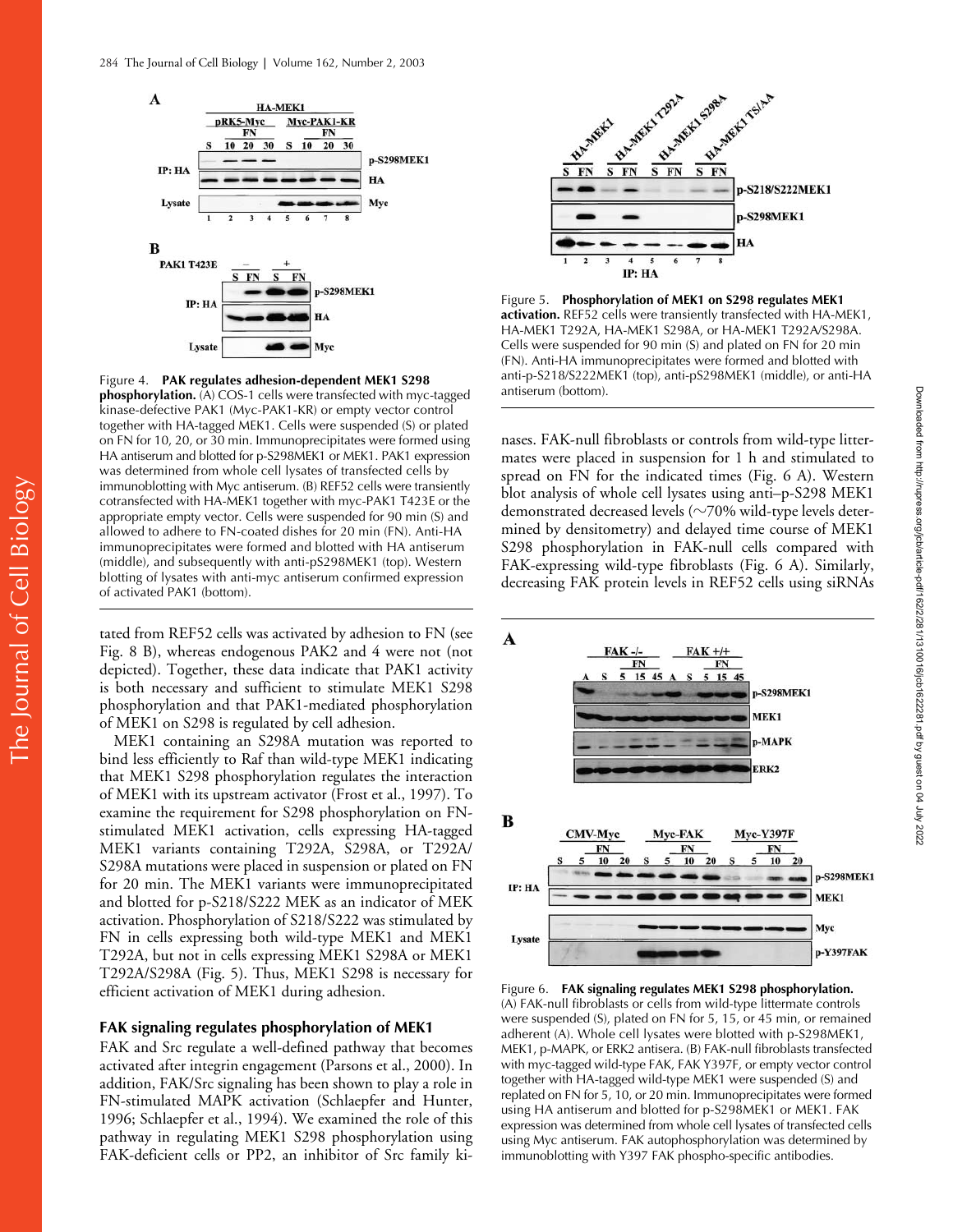also resulted in decreased and delayed MEK1 S298 phosphorylation upon adhesion of these cells to FN (unpublished observations; Fig. S1). In both FAK-null and -expressing cells, MAPK phosphorylation paralleled MEK1 S298 phosphorylation (Fig. 6 A).

The role of FAK in MEK1 phosphorylation was assessed by reconstituting FAK-null cells with wild-type FAK or the FAK autophosphorylation mutant Y397F. Phosphorylation of cotransfected MEK1 on S298 was measured in suspended cells or cells allowed to adhere to FN for the indicated times. Expression of wild-type FAK, but not the FAK autophosphorylation mutant, Y397F, restored MEK1 S298 phosphorylation in FN-stimulated cells when compared with the empty vector control (Fig. 6 B). Transient overexpression of wild-type FAK under these conditions resulted in adhesionindependent FAK activation, as indicated by constitutive FAK Y397 phosphorylation in suspended cells (Fig. 6 B). Concomitantly, overexpression of wild-type FAK also stimulated MEK1 S298 phosphorylation in suspended cells (Fig. 6 B), which paralleled the increased phosphorylation of S298 observed in suspended cells overexpressing activated PAK1 (Fig. 4 B). The FAK-directed increase in MEK1 S298 phosphorylation was inhibited by coexpression of kinasedefective PAK1, whereas activated PAK1 stimulated MEK1 S298 phosphorylation in cells expressing Y397F FAK (unpublished data). Together, these observations indicate a direct role for FAK activity in stimulating PAK1-directed MEK1 S298 phosphorylation.

Adhesion-mediated activation of FAK results in the stimulation of Src after binding to FAK phosphorylated on Y397 (Cobb et al., 1994; Schaller et al., 1994, 1999; Reiske et al., 1999). Because Y397F FAK was unable to restore MEK1 S298 phosphorylation, we assessed the role of Src in regulating adhesion-dependent MEK1 S298 phosphorylation using the Src family kinase inhibitor, PP2. REF52 cells were suspended in serum-free media in the presence or absence of PP2, and replated on FN in the continued presence or absence of PP2 (Fig. 7 A). PP2 treatment decreased the extent and delayed the time course of S298 phosphorylation after FN stimulation (Fig. 7 A), similar to the observations for FAK-null cells (Fig. 6 A). MEK1 S298 phosphorylation in cells stimulated to adhere to FN for 5 min in the presence of PP2 was  $\sim$ 28% the level of untreated cells when normalized to MEK1 loading control. Overexpression of activated PAK (PAK1 T423E) rescued the decrease in MEK1 S298 phosphorylation induced by PP2 treatment (Fig. 7 B). In addition, active PAK-stimulated MEK1 S218/S222 phosphorylation on wild-type MEK1 and to a lesser degree on MEK1 S298A. Finally, cells deficient for Src, Yes, and Fyn also showed decreased and delayed MEK1 S298 phosphorylation upon plating on FN (Fig. S2). These results indicate that Src or a Src family kinase is involved in regulating the pathway(s) leading to MEK1 S298 phosphorylation.

In addition to regulating MEK1 S298 phosphorylation, PP2 treatment virtually eliminated MEK activation measured by S218/S222 phosphorylation and significantly decreased MAPK phosphorylation in response to FN stimulation (Fig. 7 A). At least two mechanisms exist by which MEK1 activation could be blocked by the Src inhibitor. Because S298 phosphorylation is necessary for MEK1 activa-



Figure 7. **Src inhibition alters PAK-mediated MEK phosphorylation.**  (A) REF52 cells were incubated in suspension with 50  $\mu$ M PP2 or DMSO control (S) and plated on 10  $\mu$ g/ml FN for 5, 10, 20, or 40 min in the continued presence or absence of PP2. Whole cell lysates were blotted with p-S298MEK1, p-S218/S222MEK1, MEK1, p-MAPK, or ERK2 antisera. Densitometric analysis demonstrated that the intensity of p-S298MEK1 after a 5-min plating on FN in the presence of 50  $\mu$ M PP2 was  $\sim$ 28% the level of the DMSO-treated control when normalized to an MEK1 loading control. The observed decrease in p-MAPK levels in lane 9 was not reproducible. (B) REF52 cells were cotransfected with HA-tagged MEK1 constructs and PAK1 T423E or vector control, incubated in suspension with 50  $\mu$ M PP2 or DMSO control (S) and plated on FN for 20 min. Anti-HA immunoprecipitates were formed and blotted with pS218/S222 antiserum (top), HA antiserum (second [from top] panel), and subsequently with antipS298MEK1 (third [from top] panel). Western blotting of lysates with anti-myc antiserum confirmed expression of activated PAK1 (bottom).

tion upon adhesion and is blocked by PP2, Src might regulate activation through its effects on S298 phosphorylation. Alternatively, because Src is reported to phosphorylate and activate Raf (Fabian et al., 1993; Marais et al., 1995), PP2 might function to decrease Raf activation upon adhesion in addition to regulating S298 phosphorylation. To distinguish between these possibilities, we examined the effect of inhibiting Src on Raf and PAK activity. REF52 cells were suspended for 1 h in the presence or absence of PP2 and stimulated with FN for 10 min in the continued presence or absence of PP2. C-Raf was immunoprecipitated and kinase activity was assessed in vitro by measuring <sup>32</sup>P incorporation into recombinant kinase–defective MEK1. In the absence of PP2, FN induced little change in c-Raf activity (Fig. 8 A). On the other hand, PP2 treatment resulted in increased c-Raf activity in cells adhering to FN (Fig. 8 A). Despite the observed increase in c-Raf activity after PP2 treatment, phosphorylation of endogenous MEK1 on the activating sites was not observed (Fig. 7 A; not depicted).

The simplest interpretation of these observations is that the block in MEK1 activation in response to PP2 treatment results from inhibiting PAK1-mediated phosphorylation of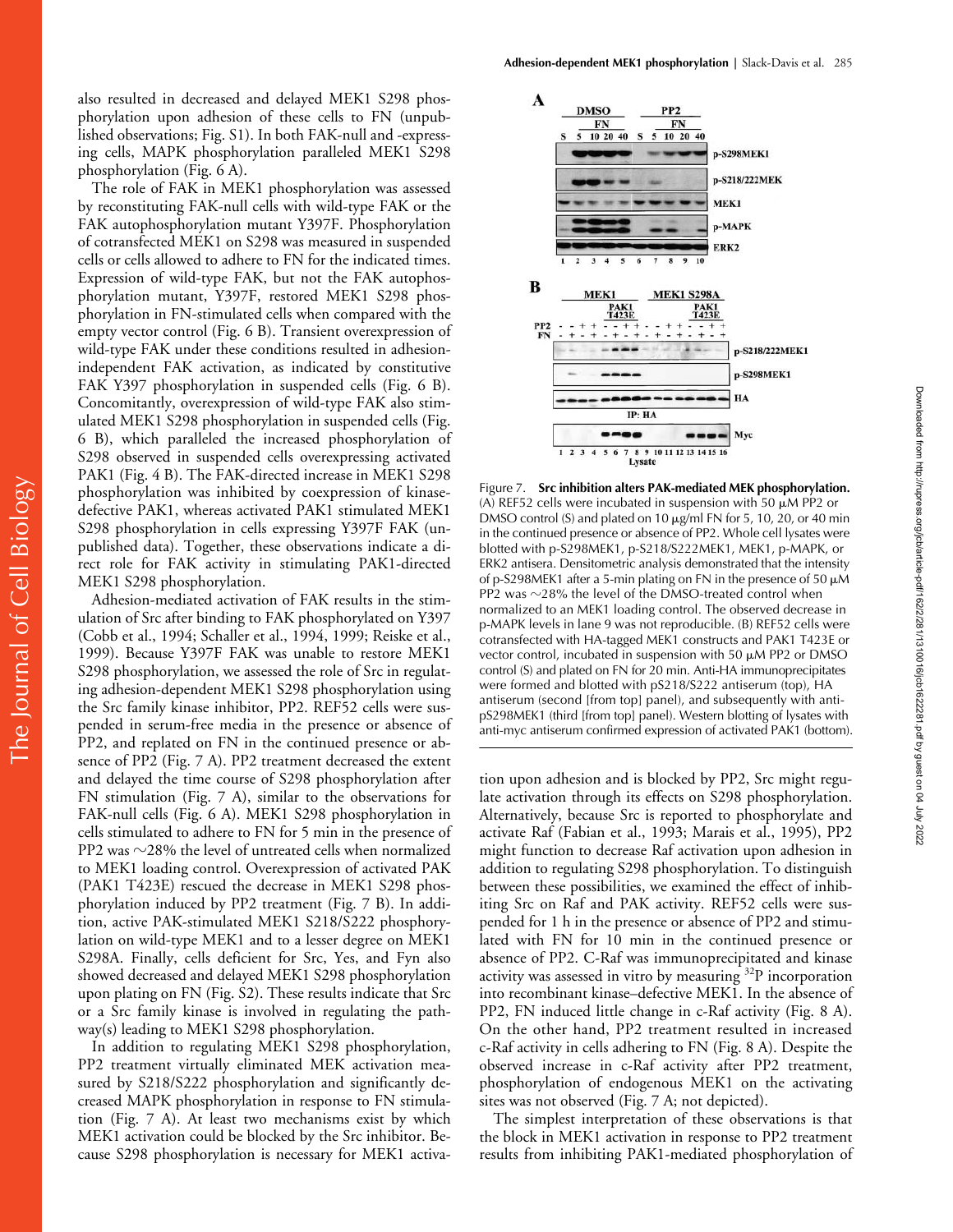Figure 8. **Adhesion-dependent c-Raf and PAK activity are affected by inhibiting Src.** (A) c-Raf activity was determined from REF52 cells incubated in suspension with 50  $\mu$ M PP2 or DMSO solvent control (S) and plated on FN for 5 or 10 min. Immunoprecipitates were formed using either c-Raf antiserum, or matched control antiserum raised against the GAL4 transactivation domain, and kinase assays were performed with kinase-defective GST-



MEK1 as described in Materials and methods (top). A reaction blank (lane B) confirms the absence of MEK kinase activity in the substrate and c-Raf antiserum, and a reaction lacking GST-MEK1 (lane 8) confirms that MEK1 is the phosphorylated substrate in these assays. Loading controls (bottom) demonstrate similar levels of c-Raf protein in the appropriate assays. (B) PAK1 activity was determined as described above for c-Raf activity (A) except cells were also plated for 5, 10, or 20 min and immunoprecipitates were formed using PAK1 antiserum. PAK1 activity was assessed by blotting the recombinant MEK1 substrate with the p-S298 antiserum (top). The PAK1 loading control is shown in the bottom panel. Lane B denotes a reaction blank in which PAK1 antibody was incubated with lysis buffer instead of lysate before the kinase assay.

MEK1 on S298. Therefore, we examined the effect of PP2 treatment on PAK1 activity in response to FN stimulation. Endogenous PAK1 was immunoprecipitated from REF52 cells suspended in the presence or absence of PP2 or replated on FN in the continued presence or absence of PP2. Activity was assessed by measuring the ability of immunoprecipitated PAK1 to phosphorylate recombinant kinase–defective MEK1 on S298 in vitro (Fig. 8 B). FN stimulated immune complex PAK1 activity within 5 min of replating, whereas PP2 treatment delayed the activation of PAK1 from 5 to 20 min (Fig. 8 B). Thus, the effects of PP2 on activation of PAK by FN parallel the effects of PP2 on endogenous MEK1 S298 phosphorylation. Together, these observations indicate that FAK and Src signal transduction cascades contribute to the FN-stimulated MEK1 and MAPK activation primarily by stimulating PAK-mediated phosphorylation of MEK1 on S298.

Because Src-dependent MEK1 S298 phosphorylation is required for adhesion-mediated activation of MEK (Fig. 5) and subsequent MAPK activation (Eblen et al., 2002), we examined the effect of Src inhibition on phospho-MAPK localization in REF52 cells. Cells were suspended for 1 h and allowed to spread on FN for 1 h in the continued presence or absence of PP2 and immunostained for phospho-MAPK (red) and paxillin (green). Consistent with a previous report (Fincham et al., 2000), inhibition of Src activity had no effect on the localization of phospho-MAPK to focal adhesions (Fig. 9, arrowheads). However, PP2 decreased the extent of phospho-MAPK staining in peripheral structures reminiscent of Rac-induced adhesion complexes. Indeed, only 22% of the cells treated with PP2 exhibited peripheral adhesion complexes containing phospho-MAPK, whereas almost all (98%) of the untreated REF52 cells displayed peripheral adhesion complexes rich in phospho-MAPK staining (Fig. 9, arrows). These observations indicate that, in addition to decreasing MAPK activation, inhibition of Src activity reduces the pool of activated MAPK recruited to newly formed adhesion complexes.

## **MEK1 S298 phosphorylation modulates growth factor–stimulated MEK1 activation**

ECM adhesion has been reported to influence serum growth factor–stimulated MAPK activation at the level of Raf or MEK (Lin et al., 1997; Renshaw et al., 1997). Indeed, REF52 cells suspended for 90 min and stimulated with growth factors or replated on FN for 30 min resulted in a modest induction of MAPK phosphorylation (Fig. 10 A). Stimulating fibroblasts with growth factors while they adhere to FN for 30 min resulted in an enhanced activation of MAPK phosphorylation (Fig. 10, A and B) as reported previously (Roovers et al., 1999). The ability of FN to amplify growth factor–stimulated MAPK activity was most evident at lower, more physiologically relevant concentrations of EGF (0.125 ng/ml; Fig. 10 B, lanes 9 and 10), whereas

Figure 9. **Src inhibition alters the location of phospho-MAPK.** REF52 cells were suspended in the presence or absence of 50  $\mu$ M PP2 and plated on FN for 1 h in the continued presence or absence of PP2 before co-staining for p-MAPK (red) and paxillin (green). The arrows indicate peripheral adhesion complexes containing p-MAPK; arrowheads indicate paxillin-containing focal adhesions. Bar, 10 µm.

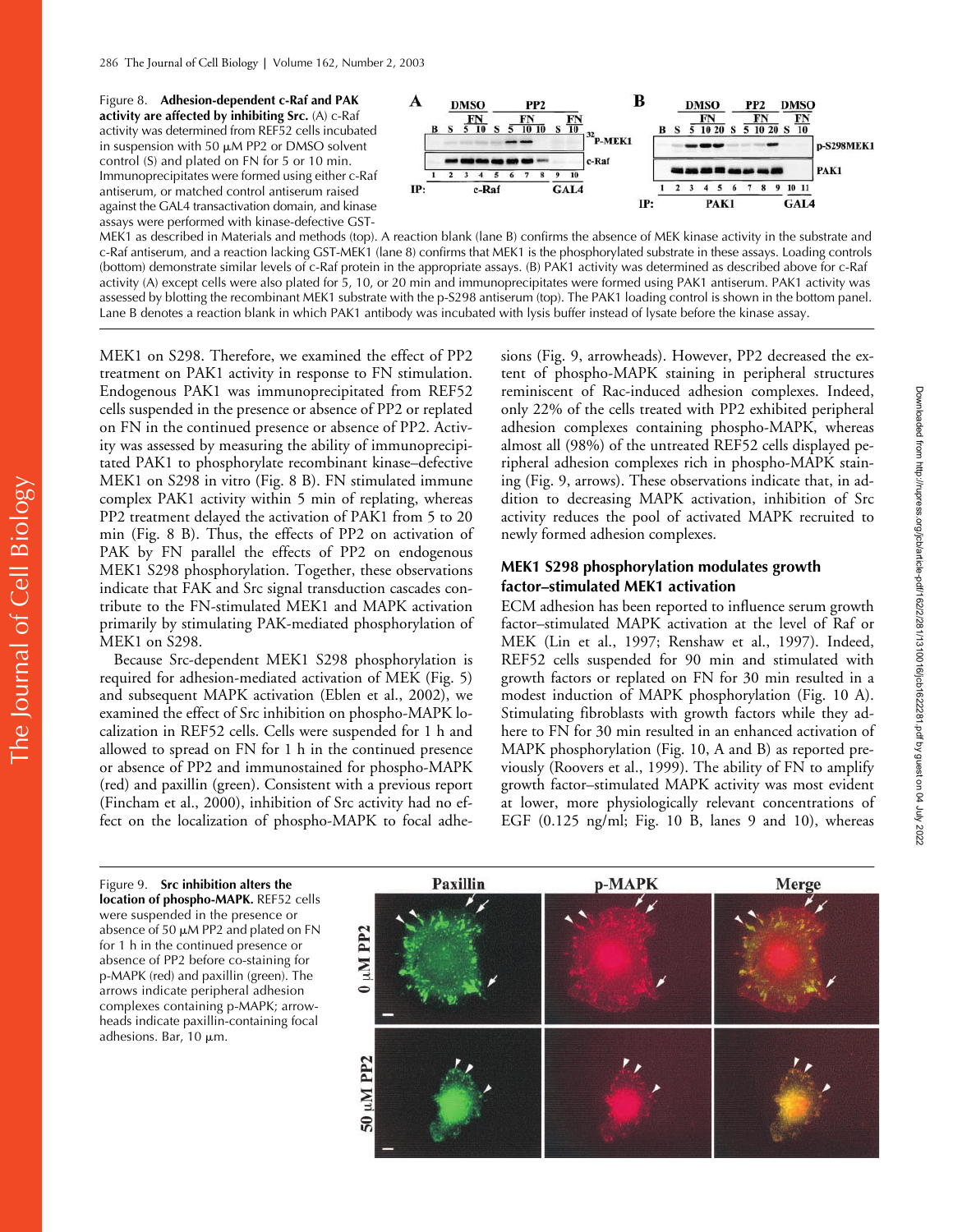

Figure 10. **Adhesion-dependent MEK1 S298 phosphorylation promotes maximal MEK1 activation in response to growth factor stimulation.**  (A) REF52 cells were suspended for 90 min and either stimulated for 30 min with EGF and IGF-1 in suspension, replated on FN for 30 min, or stimulated with EGF and IGF-1 while they attached to FN for 30 min. Whole cell lysates were blotted with p-MAPK or ERK2 antisera. (B) REF52 cells were placed in suspension for 90 min and either stimulated in suspension for 30 min with the indicated concentrations of EGF or replated on FN in the presence of the indicated concentrations of EGF for 30 min. Whole cell lysates were blotted with p-MAPK or ERK2 antisera. (C) Cells were treated as in A, and whole cell lysates were blotted with p-S218/222 MEK or MEK1 antisera. (D) REF52 cells were transiently transfected with HA-MEK1 (lanes 1–6) or HA-MEK1 S298A (lanes 7–12). Cells were suspended in serum-free media for 90 min and either kept unstimulated in suspension (lanes 1 and 7), stimulated in suspension with EGF for 20 min (lanes 2 and 8), allowed to adhere to FN (lanes 3 and 9) or allowed to attach to FN while stimulated with EGF for the indicated times (lanes 4–6 and 10–12). Anti-HA immunoprecipitates were formed and blotted with p-S218/222 MEK1, p-S298MEK1 or HA antisera. Densitometry and normalization to the loading controls revealed that S218/222 phosphorylation of MEK1 S298A was  $\sim$ 50% that seen in the wild-type protein.

Downloaded from http://rupress.org/jcb/article-pdf/162/2/281/1310016/jcb1622281.pdf by guest on 04 July 2022

Downloaded from http://rupress.org/jcb/article-pdf/162/2/281/1310016/jcb1622281.pdf by guest on 04 July 2022

higher concentrations of EGF (10 ng/ml) overcame the adhesion requirement to efficiently activate MAPK (Fig. 10 B, lanes 1 and 2). In addition, MEK1 activation was maximally activated by stimulation with both growth factors and adhesion to FN (Fig. 10 C). To determine whether MEK1 S298 phosphorylation plays a role in MEK1 activation in response to growth factor stimulation, HA-tagged wild-type MEK1 or MEK1 S298A was immunoprecipitated from REF52 cells that were serum-starved, suspended, and either stimulated with EGF in suspension, replated onto FN, or stimulated and replated. In the absence of adhesion, growth factor stimulation of REF52 cells resulted in equivalent S218/S222 phosphorylation of exogenously expressed wild-type MEK1 or MEK1 S298A (Fig. 10 D, lanes 2 and 8). However, growth factor stimulation of adherent cells expressing MEK1 S298A resulted in  $\sim$ 50% less activation of MEK S218/S222 compared with cells expressing wild-type MEK1 (Fig. 10 D, lanes 4–6 and 10–12). Together, these results indicate that adhesion-dependent MEK1 S298 phosphorylation regulates, at least in part, the maximal activation of MEK1 by serum growth factors.

# **Discussion**

This paper provides evidence that phosphorylation of MEK1 on S298 is a convergence point for integrating growth factor signaling and adhesion signaling via the MAPK pathway. PAK1 efficiently phosphorylated MEK1 on S298 in vitro and in vivo. MEK1 S298 phosphorylation was necessary for efficient activation of MEK1 and subsequent MAPK activation. The rapid phosphorylation of MEK on S298, and its efficient activation in response to adhesion to FN required FAK and Src and were paralleled by localization of phospho-S298 MEK1 and phospho-MAPK staining in peripheral membrane–proximal adhesion structures. Thus, these experiments identify MEK1 as a target of combinatorial signaling through growth factor and integrin receptors.

The adhesion-dependent PAK1 phosphorylation of MEK1 on S298 indicates that MEK1, through its functional coupling of Raf and MAPK, might serve as a sensor for the adhesive status of cells or cellular compartments (e.g., protrusions at the leading edge). In addition, our work provides a molecular framework for the observation that stimulation of cells in suspension with physiologic concentrations of growth factor fails to activate MEK and MAPK despite activating Ras and Raf. These observations suggest that anchorage-independent activation of PAK and consequent phosphorylation of MEK1 might contribute to increased migration and anchorage-independent proliferation during malignancy.

## **Role of Rac, PAK, and S298 phosphorylation in MAPK activation**

Previous studies have shown that Rac signaling to PAK synergizes with Raf to regulate MAPK activity (Frost et al., 1997). The PAK effects on MAPK signal transduction appear to be mediated by phosphorylation of Raf on S338 (King et al., 1998; Chaudhary et al., 2000). PAK-mediated phosphorylation of c-Raf has been reported to stimulate its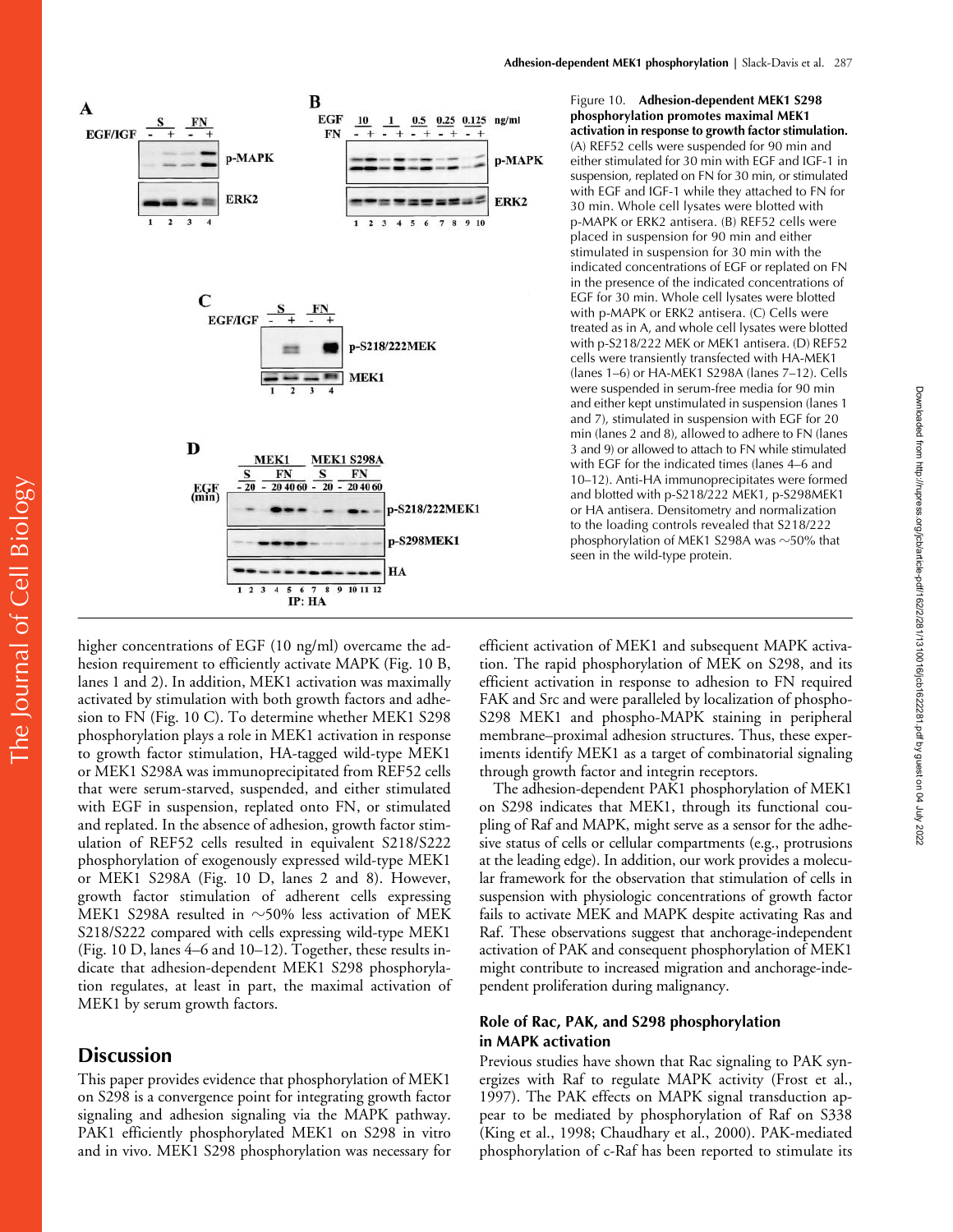activity (King et al., 1998). Furthermore, adhesion of COS7 cells overexpressing c-Raf mutants has been reported to stimulate c-Raf S338 phosphorylation through a phosphoinositide 3-kinase (PI3K)–dependent mechanism (Chaudhary et al., 2000). We did not observe stimulation of endogenous c-Raf S338 phosphorylation (not depicted) or endogenous c-Raf activity (Fig. 8 A) when cells were replated on FN. Moreover, inhibiting PI3K activity with LY294002 had no effect on MEK1 S298 phosphorylation (unpublished data). These discrepancies could reflect differences in the pathways used by different cell types or an alteration in pathway usage when proteins are overexpressed. Indeed, overexpression of active PAK1 led to a modest stimulation of the activation of MEK1 S298A as judged by increased phosphorylation of S218/S222. This observation suggests the possibility that overexpression of activated PAK1 may obviate normal signaling constraints by phosphorylating Raf on S338, thus enhancing MEK activation in a S298-independent manner. This is consistent with observations showing adhesion-dependent Raf activation after PAK phosphorylation of Raf-S338 in COS7 cells overexpressing c-Raf mutants (Chaudhary et al., 2000). Based on these observations, we suggest that the Raf–MEK–MAPK pathway may be exquisitely sensitive to the level of PAK1 activation and in the case of adhesion of REF52 cells to FN, PAK1 is primarily a modulator of MEK1 activation.

An alternative possibility to explain PAK-Raf synergy is that PAK-dependent phosphorylation of MEK1 on S298 leads to enhancement of MAPK by modulating both the physical and functional interactions between Raf, MEK, and MAPK. Frost and co-workers showed that MEK1 with mutations of T292 and S298 to alanine bound c-Raf less efficiently than did wild-type MEK1 (Frost et al., 1997). Indeed, recent evidence has shown that PAK phosphorylation of S298 sensitizes MEK1 to activation by Raf (Coles and Shaw, 2002). Here, we show that MEK1 S298 phosphorylation is dependent on cell adhesion (Fig. 3 A) and that adhesion-dependent phosphorylation of MEK1 on S298 was required for phosphorylation and activation of MEK1 in response to FN stimulation (Fig. 5). However, MEK1 activation occurred in the absence of a measurable increase in c-Raf activity. One possible explanation is that adhesiondependent activation of MEK1 is regulated by phosphorylation from MEK kinases other than Raf, including MEK kinase (MEKK) 1, 2, and 3, which have been implicated in stimulating the MAPK pathway (Ellinger-Ziegelbauer et al., 1997; Xia et al., 1998). We cannot rule out the possibility that other MEK kinases are activated by adhesion to FN, however, PAK1 phosphorylation of MEK1 would be required for MEKK to activate MEK1 because MEK1 S298A was not phosphorylated on the activating sites upon plating on FN (Fig. 5). An alternative possibility is that adhesiondependent PAK1 activation and subsequent phosphorylation of MEK1 on S298 is sufficient to stimulate MEK1 phosphorylation and activation by low levels of c-Raf activity merely by enhancing the interaction between c-Raf and MEK1. In both scenarios, adhesion-dependent PAK1 phosphorylation sensitizes MEK1 for activation from the upstream activator. Previous observations demonstrated that

MEK1 was constitutively phosphorylated on S298 in the presence or absence of serum (Catling et al., 1995), signifying that MEK1 S298 phosphorylation is regulated uniquely by cell adhesion. Furthermore, in a separate study we show that adhesion-dependent phosphorylation of MEK1 on S298 is necessary for the formation of MEK1–MAPK complexes and subsequent MAPK activation (Eblen et al., 2002). Therefore, we suggest a unique activation mechanism by which cell adhesion stimulates MAPK activity by sensitizing MEK1 to activation by basal levels of c-Raf activity or a different MEKK and by promoting the assembly of MEK1–MAPK signaling complexes. In addition to regulating the amplitude of MAPK activity,

PAK1 likely influences the spatial regulation of MAPK by stimulating localized assembly of MEK1-signaling complexes in focal adhesions and peripheral focal complexes. Activated PAK1 localizes to focal adhesions and membrane ruffles (Sells et al., 2000). Indeed, PAK1 activity, reflected by phospho-S298 MEK1 staining, was observed in peripheral membrane structures 10 min after replating onto FN (Fig. 3 C). We propose that MEK1 phosphorylated on S298 stimulates MAPK activity in peripheral membrane structures by promoting activation complexes containing Raf and MAPK. MAPK, once activated, might down-regulate components of its activation pathway (Brunet et al., 1994; Dong et al., 1996), which could result in the dissociation of MEK from MAPK, allowing MEK to translocate to additional cellular compartments as was observed at later time points after replating (Fig. 3 C, 60 min FN).

## **FAK and Src as regulators of MAPK**

FAK and Src positively regulate phosphorylation of MEK1 on S298 by PAK1. Cells deficient in FAK expression displayed decreased MEK1 S298 phosphorylation and a delayed time course of phosphorylation after FN stimulation (Fig. 6 A), which could be rescued by activated PAK (not depicted). The observation that wild-type FAK, but not FAK Y397F, which is incapable of interacting with Src, stimulated MEK1 S298 phosphorylation in FAK-deficient cells strongly indicates that these kinases function coordinately to regulate downstream signals to Rac and PAK. This is supported by similar observations in Src/Yes/Fyn-deficient cells and the observation that PP2 was an effective inhibitor of MEK1 298 phosphorylation. No change in MEK1 S298 phosphorylation was observed in cells treated with LY294002 (unpublished data), suggesting that PI3K, which also binds FAK phosphorylated on Y397 (Reiske et al., 1999), is not required for MEK1 S298 phosphorylation.

Inhibition of Src family kinases with PP2 not only inhibited MEK1 S298 phosphorylation, but also decreased phosphorylation of both MEK and MAPK on their respective activating sites in response to adhesion. Furthermore, PP2 inhibited the appearance of activated MAPK at the cell periphery. PP2 might inhibit Raf-mediated activation of MEK1 by reducing MEK1 S298 phosphorylation, or alternatively might reduce Raf activity directly, because Src phosphorylation of Raf has been shown to increase its activity (Fabian et al., 1993; Marais et al., 1995). However, adhesion to FN failed to stimulate Raf activity. Interestingly, Raf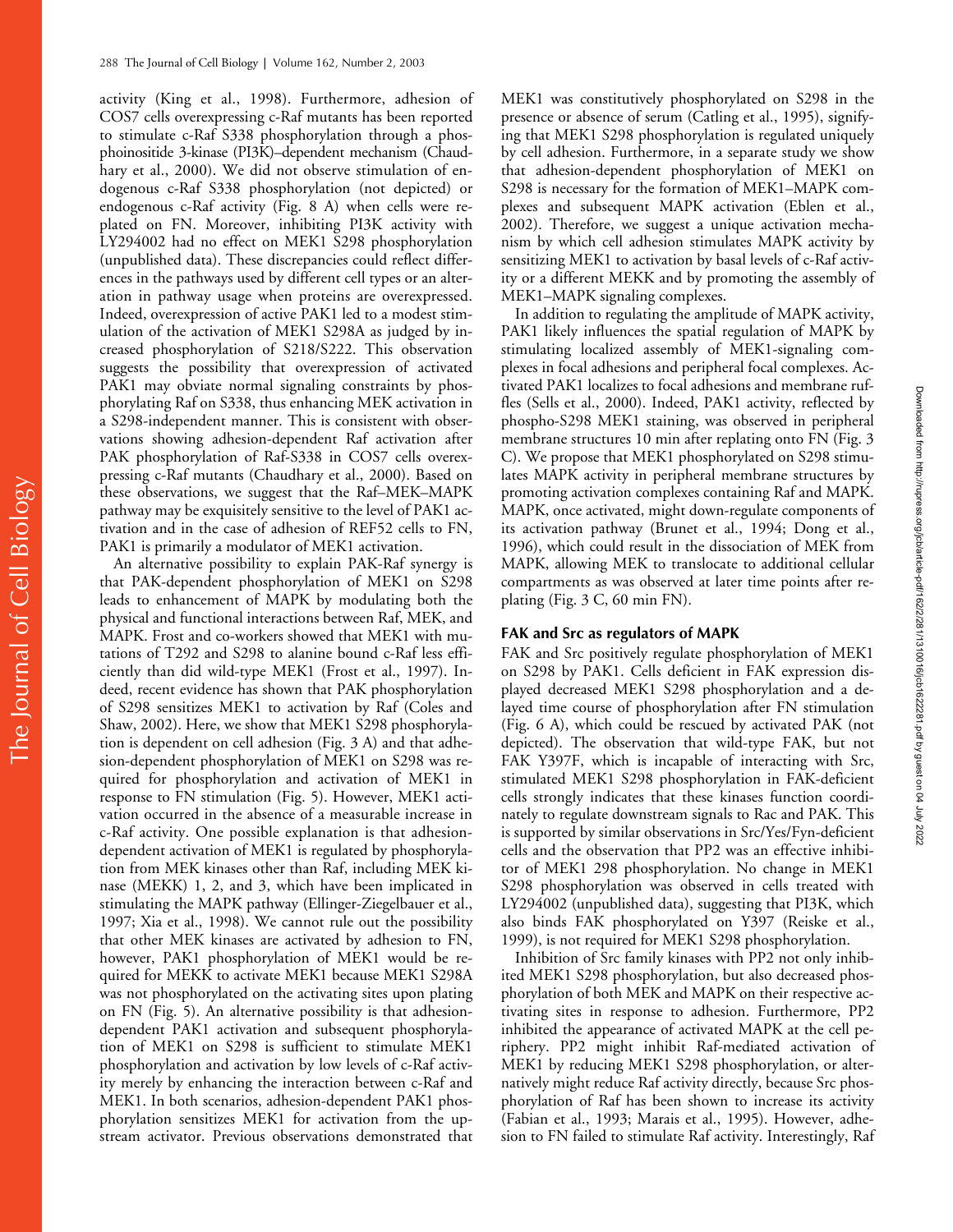activity was actually increased after PP2 treatment even though phosphorylation of its downstream substrate MEK1 was suppressed. In contrast, adhesion-dependent PAK1 activation was decreased by PP2 treatment consistent with the hypothesis that FN-stimulated MEK1 activation is regulated primarily by PAK1 phosphorylation of MEK1 on S298. These observations, together with data showing that phospho-MAPK staining was decreased in peripheral focal complexes after PP2 treatment, indicate that the activation and localization of active MAPK to Rac-like focal complexes is regulated by Src-mediated activation of PAK1 and subsequent phosphorylation of MEK1.

#### **Integrin activation of PAK**

Integrin engagement leads to PAK activation and the targeting of PAK to adhesion complexes (Manser et al., 1998; del Pozo et al., 2000; West et al., 2001). The small GTPases Rac and Cdc42 are potent activators of PAK and are activated in response to integrin ligation. The molecular pathways leading to Rac–Cdc42 and PAK activation are likely numerous, however, the data presented in this paper indicate that in the setting of cell adhesion to FN, FAK, and Src play a significant (but not exclusive) role in the activation of PAK1. Previous studies have implicated PI3K in the integrin-dependent activation of PAK1, Raf, and MAPK (Chaudhary et al., 2000). In our work, the PI3K inhibitor LY294002 had little effect on the adhesion-induced phosphorylation of MEK1 on S298, consistent with activation via the integrin FAK/Src-directed pathway. Of interest is the recent observation that DOCK180, when combined with its binding partner ELMO, is an efficient activator of Rac (Brugnera et al., 2002). This suggests the possibility that FAK/Src-dependent activation of p130 Crk–associated substrate and Crk may lead to the activation of DOCK180/ ELMO and the subsequent activation of Rac and PAK.

#### **Biological importance of adhesion signaling to MEK**

Active MAPK and pS298 MEK1 were found proximal to immature focal complexes and focal adhesions after FN stimulation. As pS298 MEK1 is a surrogate for active PAK, these findings support a role for these kinases in the regulation of focal adhesion dynamics and cell migration. MAPK and PAK activities have both been found to be important for cell migration (Klemke et al., 1997; Kiosses et al., 1999; Sells et al., 1999). Moreover, Rac overexpression enhances MAPK-dependent migration of cells stimulated with low levels of EGF while having little effect on migration in response to high concentrations of growth factor (Leng et al., 1999). PAK phosphorylation of MEK1 on S298, which is required for MEK1 activation-specific phosphorylation in the absence of inducible Raf activity, provides a mechanism whereby suboptimal Raf activation likely achieved with shallow gradients of growth factor stimulation could promote maximal MAPK activity in a localized manner.

In addition to stimulating MAPK activity, cell adhesion also regulates growth factor–induced activation of MAPK (Renshaw et al., 1997). Without an appropriate ECM, serum growth factors stimulate Ras activity, however, cell adhesion is required to activate MAPK at the level of Raf or MEK (Lin et al., 1997; Renshaw et al., 1997). Furthermore, the adhesion requirement for growth factor–induced MAPK activation is lost in cells overexpressing activated FAK (Renshaw et al., 1999) or PAK (Howe and Juliano, 2000). Our findings that adhesion-dependent PAK1 activation is required for MEK1 activation by Raf and for MEK1–MAPK coupling (Eblen et al., 2002) provide a mechanism to account for the disconnect between Raf and MEK in serumstimulated suspended cells. In the absence of cell adhesion and MEK1 S298 phosphorylation, growth factor–stimulated Raf activity resulted in reduced phosphorylation and activation of MEK, thereby rendering MAPK activation dependent on cell adhesion to ECM. Because sustained MAPK activity regulates adhesion-dependent growth (Assoian and Schwartz, 2001), anchorage-independent growth may result from continuous PAK phosphorylation of MEK1 on S298. Indeed, PAK has been implicated in regulating anchorageindependent growth (Tang et al., 1997, 1999; Vadlamudi et al., 2000). Furthermore, we find adhesion-independent MEK1 S298 phosphorylation in highly tumorigenic human prostate cell lines (unpublished observations). Therefore, the loss of adhesion-dependent regulation of PAK activity would have a profound impact on tumorigenesis and metastatic progression by affecting cellular proliferation and migration.

# **Materials and methods**

#### **Reagents**

REF52 and COS-1 (American Type Culture Collection) cells were grown in DME supplemented with 10% FBS (Life Technologies). FAK-null fibroblasts, provided by D. Ilic (Ilic et al., 1995) were grown in DME supplemented with 10% FBS (Life Technologies), 1% sodium pyruvate, 1% nonessential aa, and 0.5 μM β-mercaptoethanol (Bio-Rad Laboratories). PP2 (Calbiochem) and Src family kinase inhibitor were reconstituted in DMSO and used at a final concentration of 50  $\mu$ M. The following antibodies were used: phospho-MAPK (New England Biolabs, Inc.; Zecevic et al., 1998); MEK1/2 (New England Biolabs, Inc.); phospho-MEK1 S218/S222 (Sigma-Aldrich); ERK2 (clone B3B9; Upstate Biotechnology); MEK1, MEK2, and paxillin (Transduction Labs); HA (clone 12CA5); myc (clone 9E10; Transduction Labs); p-FAK Y397 (Biosource International); PAK (anti-N20 for immunoprecipitation; anti-C19 for Western analysis); c-Raf (anti–C-12); and Gal4 transactivation domain (Santa Cruz Biotechnology, Inc.).

#### **Generation and characterization of phospho-specific MEK1 antibody**

The anti-MEK (pS298) antibody was prepared by Research Genetics. Rabbits were immunized with the KLH-conjugated phosphopeptide, R-T-P-G-R-P-L-pS-S-Y-G-M-D-S. Antibodies from pooled bleeds were affinity purified over a phosphopeptide column and passed over a nonphosphorylated peptide column to remove antibodies specific for the nonphosphorylated peptide. The purified antibody was tested for specificity both in ELISA assays, using bound phosphopeptide versus nonphosphopeptide, and on immunoblots of purified GST-MEK. Recombinant MEK1 was purified as described previously (Catling et al., 2001). Recombinant His-tagged PAK3 was a gift from S. Bagrodia and R.A. Cerione (Cornell University, Ithaca, NY). Purified MEK1 was incubated with or without recombinant PAK3 in 0.5 mM γ-[ $^{32}$ P]ATP ( $\sim$ 8,400 cpm/pmol), 10 mM MgCl<sub>2</sub>, 1 mM DTT, and 25 mM Hepes-NaOH, pH 7.4, for 20 min at 30°C. Reactions were terminated with SDS-PAGE sample buffer and resolved on 10% gels. Incorporation was analyzed by autoradiography and immunoblotting. Control reactions lacking MEK1 showed no incorporation or p-S298 MEK1 reactivity, and Cerenkov counting indicated that PAK3 rapidly phosphorylates MEK1 to stoichiometry under these conditions.

#### **Plasmids and transfection assays**

All constructs in this work used a cytomegalovirus promoter to drive expression of peptide epitope–tagged protein. Wild-type MEK1, MEK1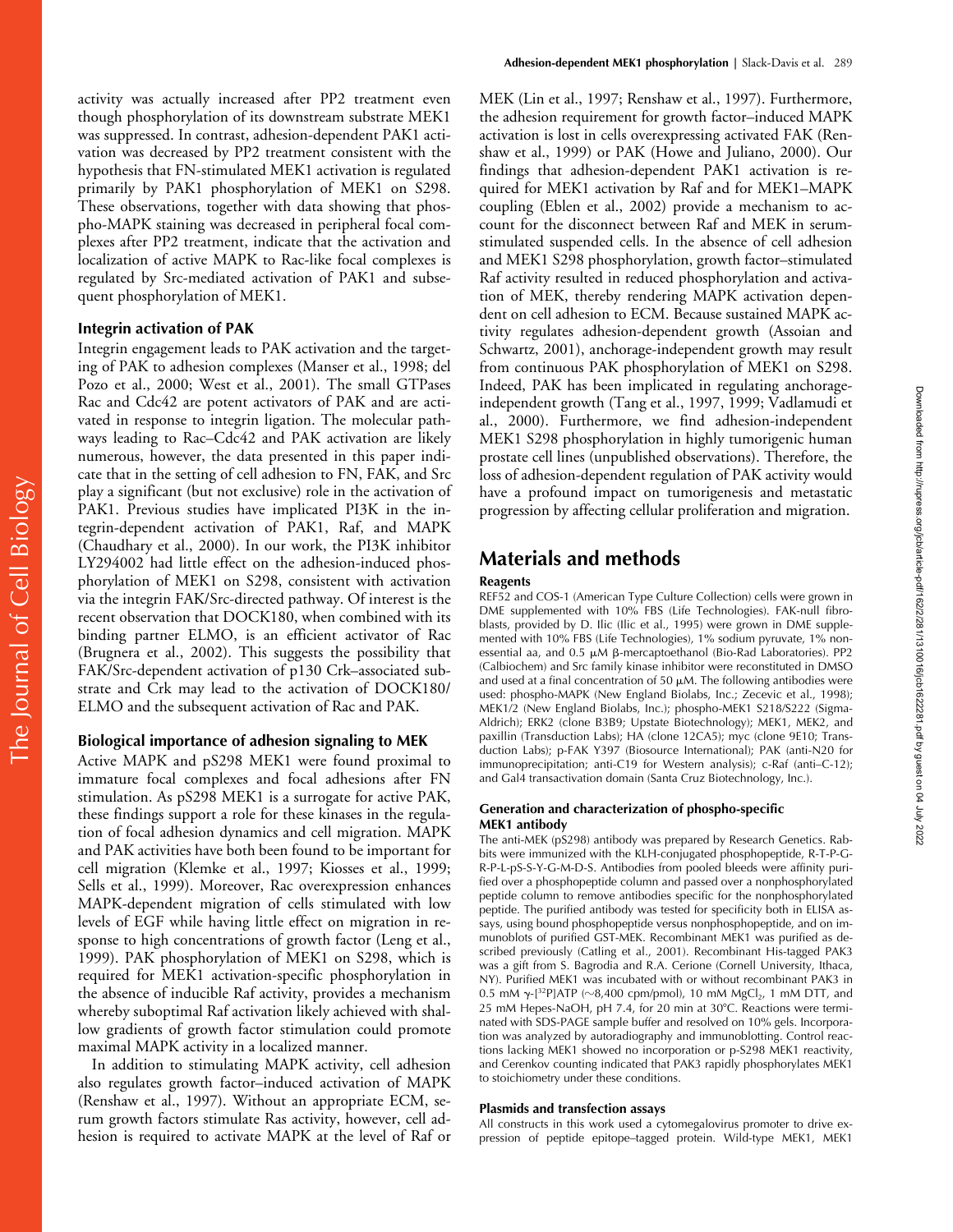T292A, MEK1 S298A, MEK1 T292A/S298A, and kinase-defective MEK1 (K97A) subcloned into pCMVHA (Catling et al., 1995), wild-type FAK, and the autophosphorylation mutant (Y397F) of FAK subcloned into pCMVmyc (Xiong and Parsons, 1997), and myc-tagged PAK1-K299R and PAK T423E subcloned into pRK5-myc (Weed et al., 1998).

To test the phosphorylation of MEK1 mutants (T292A, S298A, or T292A/ S298A), two 150-mm dishes containing 2  $\times$  10<sup>6</sup> REF52 were each transfected with 0.25  $\mu$ g each MEK1 construct and 12.25  $\mu$ g pCMVHA using Superfect. The effect of kinase-defective PAK on MEK1 S298 phosphorylation was tested by transfecting two 150-mm dishes containing  $1.5 \times 10^6$ COS-1 cells each with 3 μg PAK1 K299R or empty vector together with 1.25 µg wild-type MEK1 using Lipofectamine. The effect of activated PAK on MEK1 phosphorylation was tested by transfecting two 150-mm dishes containing 1.5  $\times$  10<sup>6</sup> REF52 cells each with 4  $\mu$ g PAK1 T423E or empty vector together with 1 µg wild-type MEK1 using Superfect (QIAGEN). To assess the role of wild-type FAK or FAK Y397F on MEK1 phosphorylation, 4  $\times$  10 $^6$  FAK-deficient cells were plated on each of two 150-mm plates per construct and transfected each with  $10.75 \mu g$  FAK, FAK Y397F, or empty vector together with 1.25 µg wild-type MEK1 using Polyfect (QIAGEN) according to the manufacturer's instructions. 24 h later, the cells were harvested, pooled from two dishes, suspended for 60–90 min in serum-free media, and replated on dishes coated with 10 µg/ml FN (Sigma-Aldrich) for 5–30 min. To test the effects of growth factors and cell adhesion on MEK and MAPK activation, REF52 cells were serum-starved for 16 h in DME containing 0.2% FBS, suspended in serum-free DME for 90 min, and either kept in suspension, stimulated in suspension with the indicated concentrations of EGF or with 2 ng/ml EGF and 100 ng/ml IGF-1, or allowed to adhere to 10 µg/ml FN in the presence or absence of growth factors for 30 min. The role of MEK1 S298 phosphorylation in MEK1 activation was determined by transfecting REF52 cells with HA-tagged wild-type MEK1 or HA-tagged MEK1 S298A. After 32 h, the cells were serum-starved in DME containing 0.2% FBS for 16 h. Cells were suspended in serum-free DME for 90 min and either treated with 3 ng/ml EGF in suspension, allowed to adhere to 10 µg/ml FN, or allowed to adhere to FN in the presence of EGF for the indicated times. For all transfection experiments, MEK1 phosphorylation was determined after immunoprecipitation using HA antibodies as described in the next section.

#### **Immunoprecipitation and Western analysis**

Suspended cells or those that were allowed to reattach to 10  $\mu$ g/ml FN were lysed in supplemented RIPA buffer (50 mM Hepes, 0.15 M NaCl, 2 mM EDTA, 0.1% Nonidet P-40, and 0.05% sodium deoxycholate, pH 7.2) containing 1 mM PMSF, 100 mM leupeptin, and 0.05 TIU/ml aprotinin (1 mM  $Na_3VO_4$ , 40 mM NaF, and 10 mM  $Na_4P_2O_7$ ). Attached cells were lysed directly on the plate in supplemented RIPA buffer. Lysates were incubated for 1 h at 4°C with protein A–Sepharose beads (Amersham Biosciences) preconjugated with specific IgG. The immunoprecipitated proteins were resolved on 10% SDS-PAGE gels, transferred to nitrocellulose, and blotted with p-S218/S222 MEK1, 12CA5 (mAb to the HA tag), MEK1, or MEK2 followed by HRP-conjugated secondary antibody. The immunoblots were stripped (100 mM  $\beta$ -mercaptoethanol, 2% SDS, and 62.5 mM Tris-HCl, pH 6.7) and blotted with p-S298 MEK1 followed by incubation with HRP-conjugated goat anti–rabbit secondary antibodies and visualization by ECL (Amersham Biosciences). Western analysis of whole cell lysates was performed using  $25-50 \mu$ g protein.

#### **Kinase assays**

REF52 cells were suspended in the presence of PP2 (50  $\mu$ M) or DMSO for 90 min and allowed to adhere to 10  $\mu$ g/ml FN in the continued presence of PP2 for the indicated times. Endogenous PAK1 or matched antibodyspecific GAL4 control immunoprecipitates were formed. Kinase reactions were initiated by adding a mix containing  $1 \mu$ g of recombinant, kinasedefective MEK1 (MEK1 K97A; a gift from T. Vomastek (University of Virginia, Charlottesville, VA), 100 µM ATP, 10 mM MgCl<sub>2</sub>, 1 mM DTT, and 25 mM Hepes-NaOH, pH 7.4, for 20 min at 30°C. Reactions were terminated with SDS-PAGE sample buffer and resolved on 10% gels. C-Raf kinase assays were performed as described previously (Slack et al., 1999).

#### **Immunofluorescence**

REF52 cells were suspended in serum-free DME for 1 h at 37°C and plated on coverslips coated with 10  $\mu$ g/ml FN for 10 min or 1 h. The cells were rinsed three times with PBS before fixing and staining. P-MAPK staining was performed as described previously (Zecevic et al., 1998). P-S298 MEK1 staining was performed after fixing the cells with 4% PFA in PBS, permeabilizing with 0.5% Triton X-100, and blocking in 20% NGS and 2% BSA. Cells were incubated with anti–p-S298 MEK1 and antipaxillin antibodies diluted in 10% NGS; 1% BSA followed by FITC-conjugated goat anti–mouse IgG, and Texas red–conjugated goat anti–rabbit IgG in 0.5% BSA at a final concentration of  $1.5-2$   $\mu$ g/ml each.

#### **Online supplemental material**

Online supplemental figures are available at http://www.jcb.org/cgi/ content/full/jcb.200212141/DC1. The figure legends associated with each figure provide descriptions as to how the experiments were performed.

We are grateful to D. Ilic, T. Vomastek, S. Bagrodia, and R.A. Cerione for providing reagents and R. Tilghman for providing FAK knockout cells. We thank our colleagues for helpful discussions.

This work was supported by the National Institutes of Health grants CA 40042 (to M.J. Weber and J.T. Parsons), CA 29243 (to J.T. Parsons), and CA 80606 (to J.T. Parsons).

Submitted: 23 December 2002 Revised: 23 May 2003 Accepted: 11 June 2003

## **References**

- Aplin, A.E., A.K. Howe, and R.L. Juliano. 1999. Cell adhesion molecules, signal transduction and cell growth. *Curr. Opin. Cell Biol.* 11:737–744.
- Assoian, R.K., and M.A. Schwartz. 2001. Coordinate signaling by integrins and receptor tyrosine kinases in the regulation of G1 phase cell-cycle progression. *Curr. Opin. Genet. Dev.* 11:48–53.
- Bagrodia, S., and R.A. Cerione. 1999. Pak to the future. *Trends Cell Biol.* 9:350–355.
- Brugnera, E., L. Haney, C. Grimsley, M. Lu, S.F. Walk, A.C. Tosello-Trampont, I.G. Macara, H. Madhani, G.R. Fink, and K.S. Ravichandran. 2002. Unconventional Rac-GEF activity is mediated through the Dock180-ELMO complex. *Nat. Cell Biol.* 4:574–582.
- Brunet, A., G. Pages, and J. Pouyssegur. 1994. Growth factor-stimulated MAP kinase induces rapid retrophosphorylation and inhibition of MAP kinase kinase (MEK1). *FEBS Lett.* 346:299–303.
- Calalb, M.B., T.R. Polte, and S.K. Hanks. 1995. Tyrosine phosphorylation of focal adhesion kinase at sites in the catalytic domain regulates kinase activity: a role for Src family kinases. *Mol. Cell. Biol.* 15:954–963.
- Catling, A.D., H.J. Schaeffer, C.W. Reuter, G.R. Reddy, and M.J. Weber. 1995. A proline-rich sequence unique to MEK1 and MEK2 is required for raf binding and regulates MEK function. *Mol. Cell. Biol.* 15:5214–5225.
- Catling, A.D., S.T. Eblen, H.J. Schaeffer, and M.J. Weber. 2001. Scaffold protein regulation of mitogen-activated protein kinase cascade. *Methods Enzymol.* 332:368–387.
- Chaudhary, A., W.G. King, M.D. Mattaliano, J.A. Frost, B. Diaz, D.K. Morrison, M.H. Cobb, M.S. Marshall, and J.S. Brugge. 2000. Phosphatidylinositol 3-kinase regulates Raf1 through Pak phosphorylation of serine 338. *Curr. Biol.* 10:551–554.
- Cobb, B.S., M.D. Schaller, T.H. Leu, and J.T. Parsons. 1994. Stable association of pp60src and pp59fyn with the focal adhesion-associated protein tyrosine kinase, pp125FAK. *Mol. Cell. Biol.* 14:147–155.
- Coles, L.C., and P.E. Shaw. 2002. PAK1 primes MEK1 for phosphorylation by Raf-1 kinase during cross-cascade activation of the ERK pathway. *Oncogene.* 21:2236–2244.
- del Pozo, M.A., L.S. Price, N.B. Alderson, X.D. Ren, and M.A. Schwartz. 2000. Adhesion to the extracellular matrix regulates the coupling of the small GTPase Rac to its effector PAK. *EMBO J.* 19:2008–2014.
- Dong, C., S.B. Waters, K.H. Holt, and J.E. Pessin. 1996. SOS phosphorylation and disassociation of the Grb2-SOS complex by the ERK and JNK signaling pathways. *J. Biol. Chem.* 271:6328–6332.
- Eblen, S.T., J.K. Slack, M.J. Weber, and A.D. Catling. 2002. Rac-PAK signaling stimulates extracellular signal-regulated kinase (ERK) activation by regulating formation of MEK1-ERK complexes. *Mol. Cell. Biol.* 22:6023–6033.
- Edwards, D.C., L.C. Sanders, G.M. Bokoch, and G.N. Gill. 1999. Activation of LIM-kinase by Pak1 couples Rac/Cdc42 GTPase signalling to actin cytoskeletal dynamics. *Nat. Cell Biol.* 1:253–259.
- Ellinger-Ziegelbauer, H., K. Brown, K. Kelly, and U.J. Siebenlist. 1997. Direct activation of the stress-activated protein kinase (SAPK) and extracellular signal-regulated protein kinase (ERK) pathways by an inducible mitogen-activated protein kinase/ERK kinase kinase 3 (MEKK) derivative. *J. Biol. Chem.* 272:2668–2674.
- Fabian, J.R., I.O. Daar, and D.K. Morrison. 1993. Critical tyrosine residues regu-